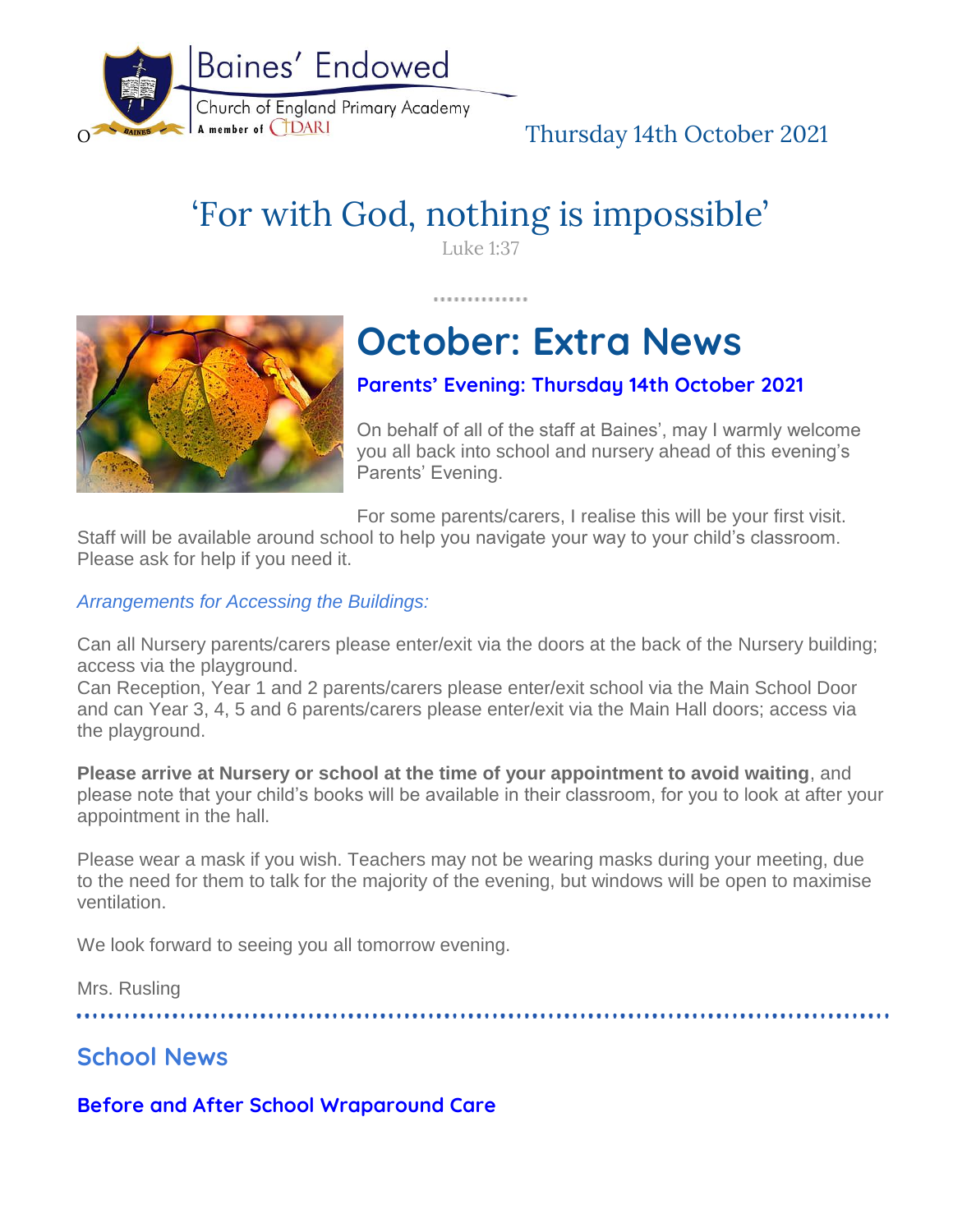School has places available for before and after school care. If you are interested in a place for your child, please email [bebridges@cidari.co.uk](mailto:bebridges@cidari.co.uk) for more information.

#### **Garden Projects**

School currently has several garden projects ongoing. Thank you to Urban Organic and Alan Hulme, RHS National Judge, gardener to David Attenborough and ex-Baines' pupil, who is working with us to develop our outdoor areas, to create beautiful gardens for our children to learn and play in.

Please can all parents/carers ensure that they keep their younger children out of the planters near the Reception Entrance, since we are trying to grow plants here. Thank you.

#### **Marking (Feedback)**

This academic year, in line with current educational practice, marking of pupils' books in school has been changed. At Parents' Evening, when looking through your child's books, you will notice beside the learning objectives (title) there will be a mark highlighted either in green or yellow. The green mark shows the pupil that they had a good understanding of the lesson and a yellow mark shows the pupil they found the lesson difficult and that further work is required. In addition to this, teachers are recording progress and areas for development for individuals and groups, which feedsback into future lessons. This information is kept in the teacher's personal teaching files and not in the pupils' classbooks.

# **Events Coming up**



#### **School Photographs**

School photographs have been sent home with pupils this week. If you would like to order your child's photograph, please return them to the school office by Wednesday 3rd November at the latest.

#### **Parents' Evening**

Parents' Evening will take place tomorrow evening, Thursday 14th October, and will be held faceto-face at school and nursery. Any parent/carer requesting a telephone appointment will receive a call from their child's class teacher to arrange an appropriate time for this to take place.

#### **Class Assemblies**

The dates for class assemblies will be shared on the School Calendar on our website.

## **Primary School Applications for September 2022**

If you have, or know anyone who has, a child who was born between 1st September 2017 and 31st August 2018, you must apply for a Primary School Reception place for September 2022. Applications for Primary School must be received by **15th January 2022**. Places are allocated by schools and academies by 4th March and parents are informed of their place by 16th April. If you or anyone you know needs to apply, please apply online via the applications portal, or request a paper application from the Council.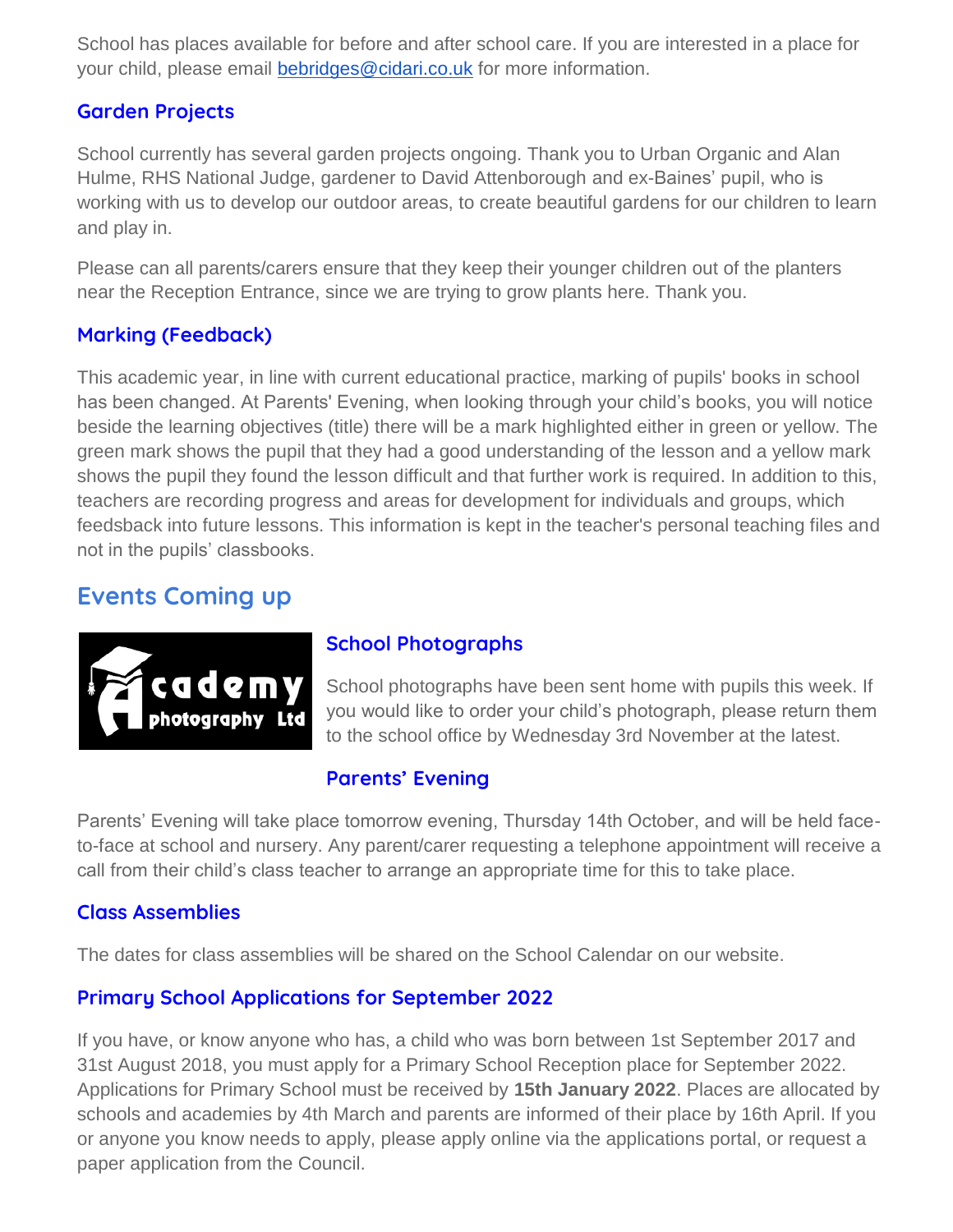#### **Secondary School Applications**

Please remember that **the deadline for applying for a Blackpool secondary school for September 2022, is 31st October 2021**. If you apply later than this date, you are at risk of not getting a place at your preferred school. Please DO NOT APPLY LATE.

For both primary and secondary applications please read Blackpool's Council Guide and apply for a place online at: [www.blackpool.gov.uk/schooladmissions.](http://www.blackpool.gov.uk/schooladmissions) For more information on applying, telephone 01253 476637.

#### **Flu Nasal Spray**

The date for the Nasal Spray for school age children will be Friday 15th October. Information will be sent out over ParentApp. If you do not want your child to have the Nasal Spray, you will need to follow the link on the message.

#### **SEN Reviews**

SEN reviews will take place 29th November and 3rd December. Mrs Collison will be in touch with more information.



#### **Harvest Appeal 2021**

Thank you to all parents/carers who have donated to our Harvest collection for Emmie's Kitchen so far. Donations are still being collected, so please donate whatever you are able to, via ParentPay. Donations will be counted at the end of this half term and I will update you all on our total next term. Thank you.

# **School Office Noticeboard**

## **School Water Bottles in Class**

Children are welcome to bring a drinks bottle with **water** in into school for drinking throughout the day. Due to promoting healthy eating and drinking, sugary drinks are not suitable for sipping throughout the day.

#### **School Dinners**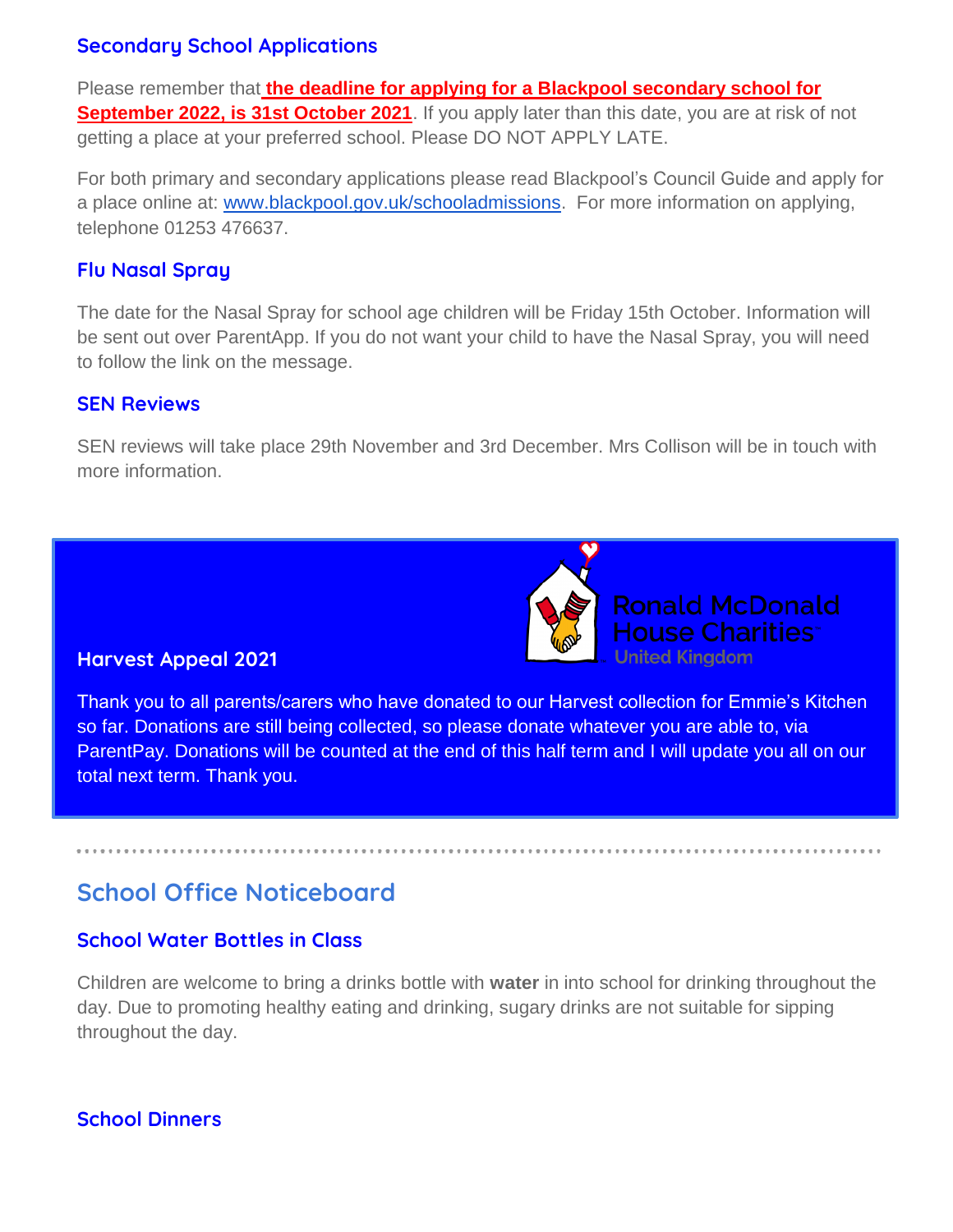Please give one full week's notice if you would like your child to move from packed lunches to school dinners, or vice versa. Thank you.

#### **Parentapp**

ParentApp has recently changed. If you are experiencing any difficulties with the new App, please contact ParentApp direct, or contact the Academy Office for assistance.

#### **Reporting Absences**

If your child is going to be absent due to any illness, you must either leave a message on the school answer machine, or complete the absence form on Parentapp **by 9.30am on the first day of absence**. Thank you for supporting our Academy with this matter.

#### **Covid Absences**

Please telephone the school office to speak to a member of our team to report any Covid-related absences.

*As an Academy, we will continue to wear masks on site in communal areas, socially distance where possible, promote regular and careful handwashing for a minimum of twenty seconds and continue to provide hand sanitiser for use in school and nursery.* 

*The following symptoms are now associated with Covid:*

- *Runny nose*
- *Headache*
- *Sore throat*
- *Sickness, including nausea*
- *High temperature*
- *Loss of taste or smell*
- *Persistent cough*

*Whilst it is not mandatory to take a PCR test, or wear a mask, I must continue to strongly advise our community to follow the clear instruction from Public Health England, which myself and our Trust fully support: if you have any of the above symptoms, please book a PCR test. Thank you*

#### **Uniform**

Please read the notice regarding uniform that was sent out via ParentApp and email today. Please ensure that your child is wearing the correct school uniform. Should you require any assistance with uniform, please contact Mrs. Jacobs at school to see if we are able to help.

## **Dates for Your Diary:** *October*

**14th: Parents' Evening-** details to follow on 7th October